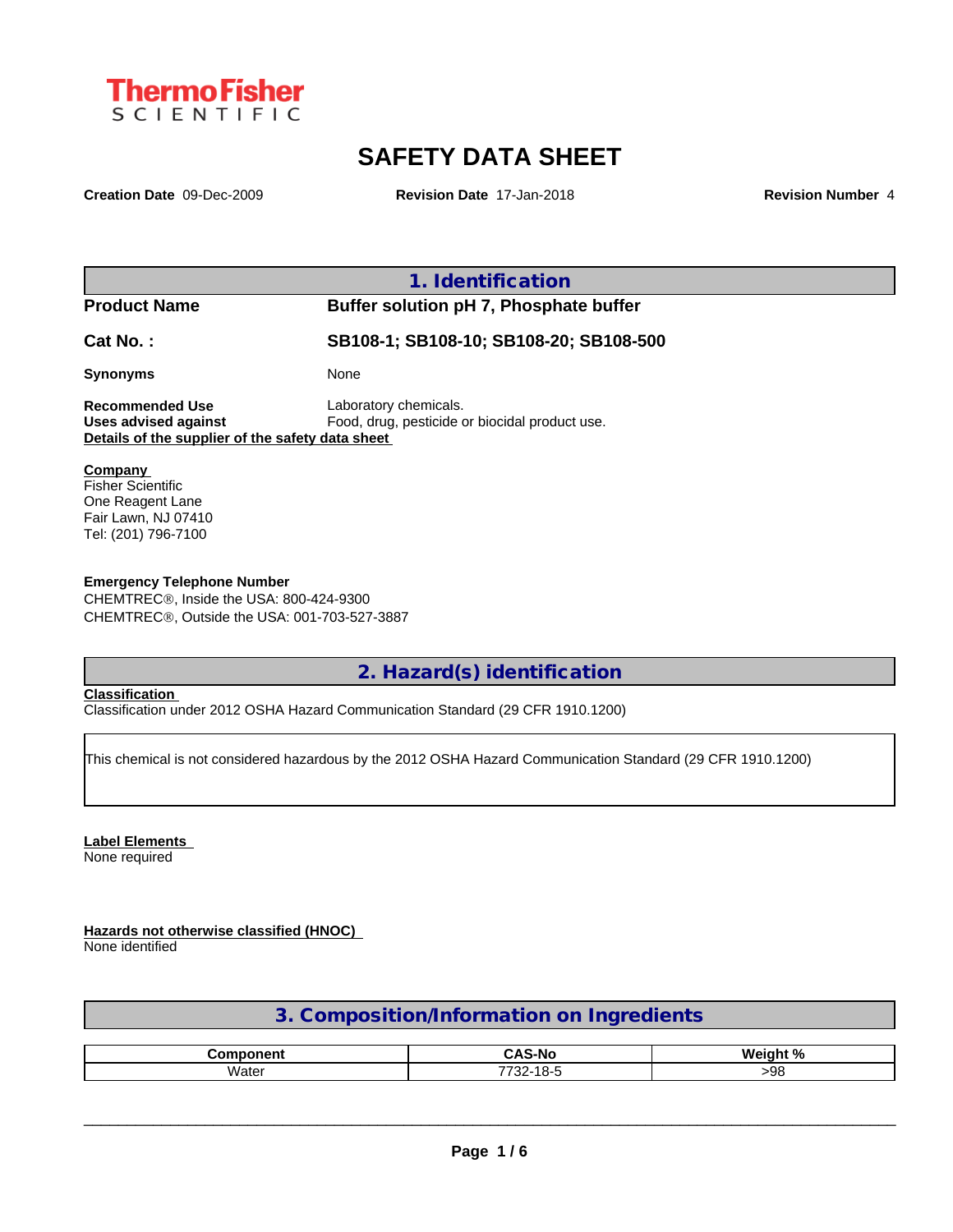| Sodium phosphate dibasic                                                                                                                                                                                                                                         |                                                                                                                             |                                | 7558-79-4                      | 1.47                                                                                     |  |
|------------------------------------------------------------------------------------------------------------------------------------------------------------------------------------------------------------------------------------------------------------------|-----------------------------------------------------------------------------------------------------------------------------|--------------------------------|--------------------------------|------------------------------------------------------------------------------------------|--|
| Dihydrogen potassium phosphate                                                                                                                                                                                                                                   |                                                                                                                             |                                | 7778-77-0                      | 0.35                                                                                     |  |
|                                                                                                                                                                                                                                                                  |                                                                                                                             | 4. First-aid measures          |                                |                                                                                          |  |
| <b>Eye Contact</b>                                                                                                                                                                                                                                               | Rinse immediately with plenty of water, also under the eyelids, for at least 15 minutes. Get<br>medical attention.          |                                |                                |                                                                                          |  |
| <b>Skin Contact</b>                                                                                                                                                                                                                                              |                                                                                                                             | immediately if symptoms occur. |                                | Wash off immediately with plenty of water for at least 15 minutes. Get medical attention |  |
| <b>Inhalation</b>                                                                                                                                                                                                                                                |                                                                                                                             |                                |                                | Remove to fresh air. Get medical attention immediately if symptoms occur.                |  |
| Ingestion                                                                                                                                                                                                                                                        | symptoms occur.                                                                                                             |                                |                                | Clean mouth with water and drink afterwards plenty of water. Get medical attention if    |  |
| Most important symptoms and<br>effects                                                                                                                                                                                                                           |                                                                                                                             | None reasonably foreseeable.   |                                |                                                                                          |  |
| <b>Notes to Physician</b>                                                                                                                                                                                                                                        | Treat symptomatically                                                                                                       |                                |                                |                                                                                          |  |
|                                                                                                                                                                                                                                                                  |                                                                                                                             | 5. Fire-fighting measures      |                                |                                                                                          |  |
| <b>Unsuitable Extinguishing Media</b>                                                                                                                                                                                                                            | No information available                                                                                                    |                                |                                |                                                                                          |  |
| <b>Flash Point</b><br>Method -                                                                                                                                                                                                                                   | No information available<br>No information available                                                                        |                                |                                |                                                                                          |  |
| <b>Autoignition Temperature</b><br><b>Explosion Limits</b><br><b>Upper</b><br>Lower<br>Sensitivity to Mechanical Impact No information available<br><b>Sensitivity to Static Discharge</b>                                                                       | No information available<br>No data available<br>No data available<br>No information available                              |                                |                                |                                                                                          |  |
| <b>Specific Hazards Arising from the Chemical</b><br>None known.                                                                                                                                                                                                 |                                                                                                                             |                                |                                |                                                                                          |  |
| <b>Hazardous Combustion Products</b><br>None known.<br><b>Protective Equipment and Precautions for Firefighters</b><br>As in any fire, wear self-contained breathing apparatus pressure-demand, MSHA/NIOSH (approved or equivalent) and full<br>protective gear. |                                                                                                                             |                                |                                |                                                                                          |  |
| <b>NFPA</b><br>Health<br>0                                                                                                                                                                                                                                       | Flammability<br>0                                                                                                           |                                | Instability<br>0               | <b>Physical hazards</b><br>N/A                                                           |  |
|                                                                                                                                                                                                                                                                  |                                                                                                                             |                                | 6. Accidental release measures |                                                                                          |  |
| <b>Personal Precautions</b><br><b>Environmental Precautions</b>                                                                                                                                                                                                  | Ensure adequate ventilation. Use personal protective equipment as required.<br>Should not be released into the environment. |                                |                                |                                                                                          |  |

**Methods for Containment and Clean** Sweep up and shovel into suitable containers for disposal. **Up**

|                 | . Handling and storage                                                                                                                                         |
|-----------------|----------------------------------------------------------------------------------------------------------------------------------------------------------------|
| <b>Handling</b> | Wear personal protective equipment/face protection. Avoid ingestion and inhalation. Ensure<br>adequate ventilation. Avoid contact with skin, eyes or clothing. |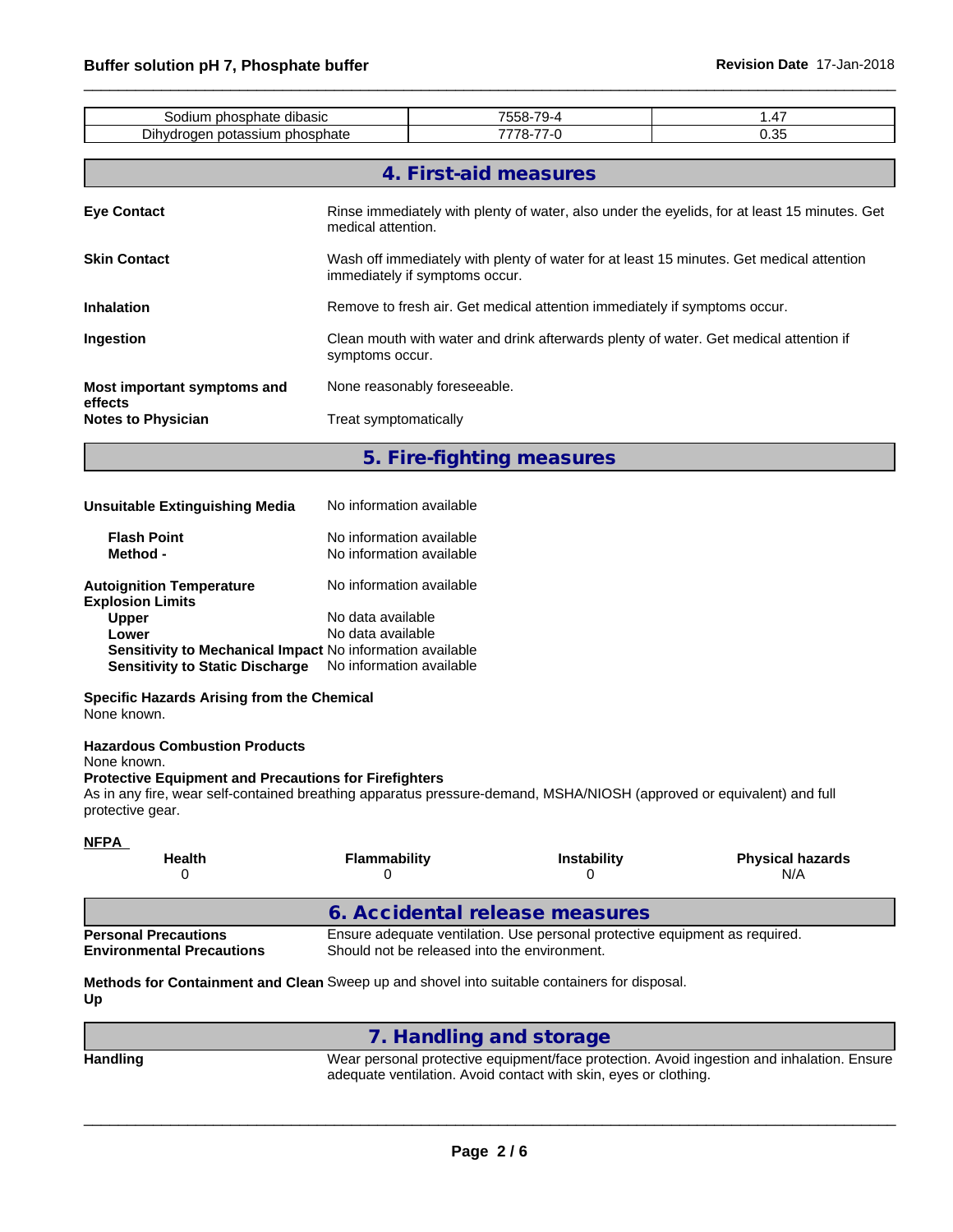# **Storage** Keep containers tightly closed in a dry, cool and well-ventilated place. **8. Exposure controls / personal protection Exposure Guidelines** This product does not contain any hazardous materials with occupational exposure limitsestablished by the region specific regulatory bodies.

*NIOSH IDLH: NIOSH - National Institute for Occupational Safety and Health*

| <b>Engineering Measures</b>          | None under normal use conditions.                                                                                                                                                 |
|--------------------------------------|-----------------------------------------------------------------------------------------------------------------------------------------------------------------------------------|
| <b>Personal Protective Equipment</b> |                                                                                                                                                                                   |
| <b>Eye/face Protection</b>           | Wear appropriate protective eyeglasses or chemical safety goggles as described by<br>OSHA's eye and face protection regulations in 29 CFR 1910.133 or European Standard<br>EN166. |
| Skin and body protection             | Wear appropriate protective gloves and clothing to prevent skin exposure.                                                                                                         |
| <b>Respiratory Protection</b>        | No protective equipment is needed under normal use conditions.                                                                                                                    |
| <b>Hygiene Measures</b>              | Handle in accordance with good industrial hygiene and safety practice.                                                                                                            |

**9. Physical and chemical properties**

| <b>Physical State</b>                   | Liquid                   |
|-----------------------------------------|--------------------------|
| Appearance                              | Colorless                |
| Odor                                    | Odorless                 |
| <b>Odor Threshold</b>                   | No information available |
| рH                                      | 7.00                     |
| <b>Melting Point/Range</b>              | 0 °C / 32 °F             |
| <b>Boiling Point/Range</b>              | No information available |
| <b>Flash Point</b>                      | No information available |
| <b>Evaporation Rate</b>                 | No information available |
| Flammability (solid,gas)                | Not applicable           |
| <b>Flammability or explosive limits</b> |                          |
| <b>Upper</b>                            | No data available        |
| Lower                                   | No data available        |
| <b>Vapor Pressure</b>                   | 14 mmHg @ 20 °C          |
| <b>Vapor Density</b>                    | No information available |
| <b>Specific Gravity</b>                 | 1.003                    |
| <b>Solubility</b>                       | Soluble in water         |
| Partition coefficient; n-octanol/water  | No data available        |
| <b>Autoignition Temperature</b>         | No information available |
| <b>Decomposition Temperature</b>        | No information available |
| Viscosity                               | No information available |

## **10. Stability and reactivity**

| <b>Reactive Hazard</b>     | None known, based on information available |
|----------------------------|--------------------------------------------|
| <b>Stability</b>           | Stable under normal conditions.            |
| <b>Conditions to Avoid</b> | None known.                                |
| Incompatible Materials     | None known                                 |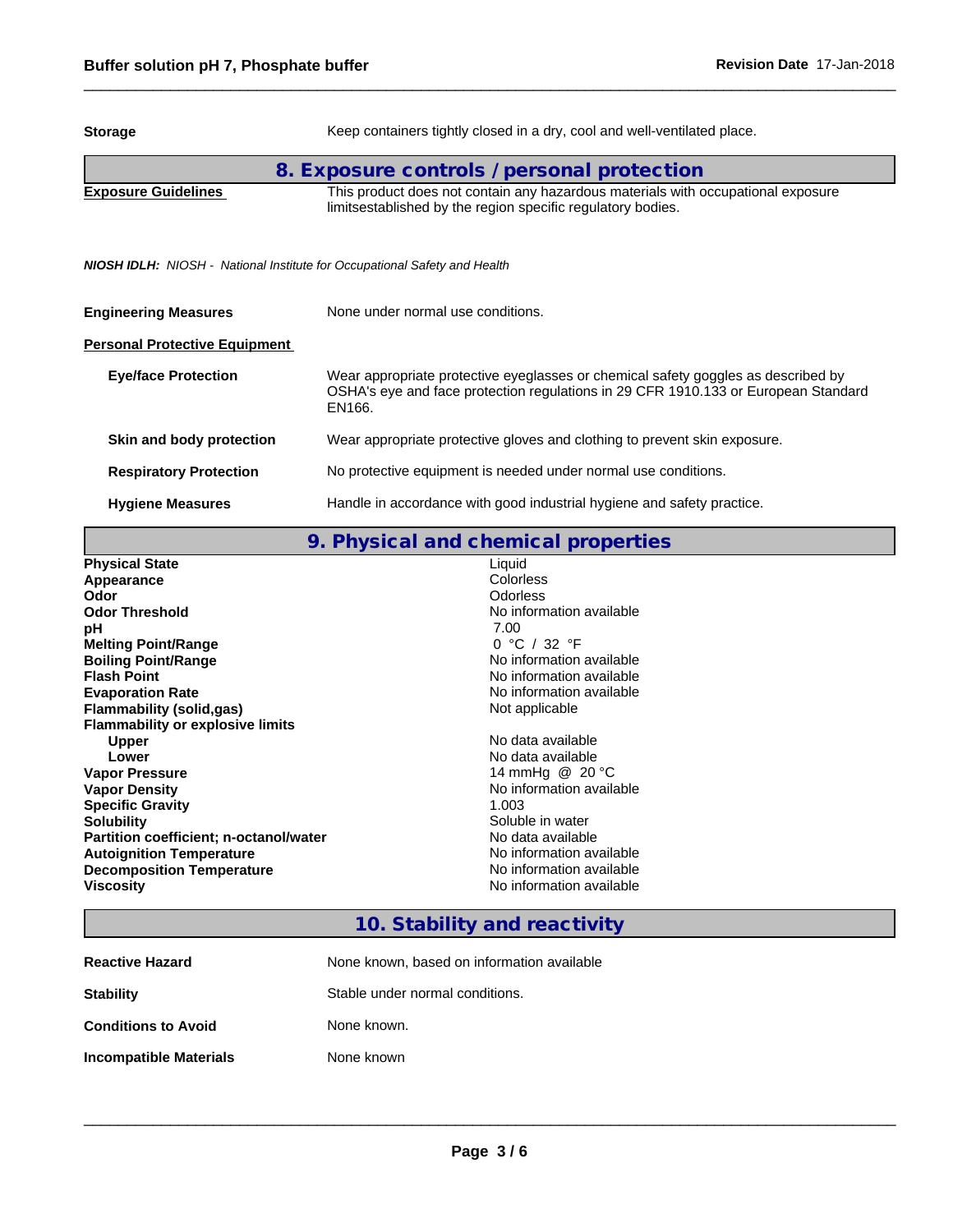## **Hazardous Decomposition Products** None known

**Hazardous Polymerization** Hazardous polymerization does not occur.

Hazardous Reactions **None under normal processing**.

## **11. Toxicological information**

## **Acute Toxicity**

**Product Information** No acute toxicity information is available for this product

| <b>Component Information</b>   |                           |                              |                        |
|--------------------------------|---------------------------|------------------------------|------------------------|
| Component                      | LD50 Oral                 | <b>LD50 Dermal</b>           | <b>LC50 Inhalation</b> |
| Water                          |                           |                              |                        |
| Sodium phosphate dibasic       | $LD50 = 17$ g/kg (Rat)    | Not listed                   | Not listed             |
| Dihydrogen potassium phosphate | $LD50 = 3200$ mg/kg (Rat) | $LD50 > 4640$ mg/kg (Rabbit) | Not listed             |

#### **Toxicologically Synergistic** No information available

## **Products**

**Delayed and immediate effects as well as chronic effects from short and long-term exposure**

**Irritation** No information available

**Sensitization** No information available

Carcinogenicity **The table below indicates whether each agency has listed any ingredient as a carcinogen.** 

| Component                         | <b>CAS-No</b> | <b>IARC</b>              | NTP        | <b>ACGIH</b> | <b>OSHA</b> | Mexico     |
|-----------------------------------|---------------|--------------------------|------------|--------------|-------------|------------|
| Water                             | 7732-18-5     | Not listed               | Not listed | Not listed   | Not listed  | Not listed |
| Sodium phosphate<br>dibasic       | 7558-79-4     | Not listed               | Not listed | Not listed   | Not listed  | Not listed |
| Dihydrogen potassium<br>phosphate | 7778-77-0     | Not listed               | Not listed | Not listed   | Not listed  | Not listed |
| <b>Mutagenic Effects</b>          |               | No information available |            |              |             |            |

| <b>Reproductive Effects</b>                                                   | No information available.                                      |
|-------------------------------------------------------------------------------|----------------------------------------------------------------|
| <b>Developmental Effects</b>                                                  | No information available.                                      |
| <b>Teratogenicity</b>                                                         | No information available.                                      |
| <b>STOT - single exposure</b><br><b>STOT - repeated exposure</b>              | None known<br>None known                                       |
| <b>Aspiration hazard</b>                                                      | No information available                                       |
| <b>Symptoms / effects, both acute and No information available</b><br>delayed |                                                                |
| <b>Endocrine Disruptor Information</b>                                        | No information available                                       |
| <b>Other Adverse Effects</b>                                                  | The toxicological properties have not been fully investigated. |

## **12. Ecological information**

Contains no substances known to be hazardous to the environment or that are not degradable in waste water treatment plants. .

| <b>Persistence and Degradability</b> | Soluble in water Persistence is unlikely based on information available. |
|--------------------------------------|--------------------------------------------------------------------------|
| <b>Bioaccumulation/Accumulation</b>  | No information available.                                                |

**Ecotoxicity**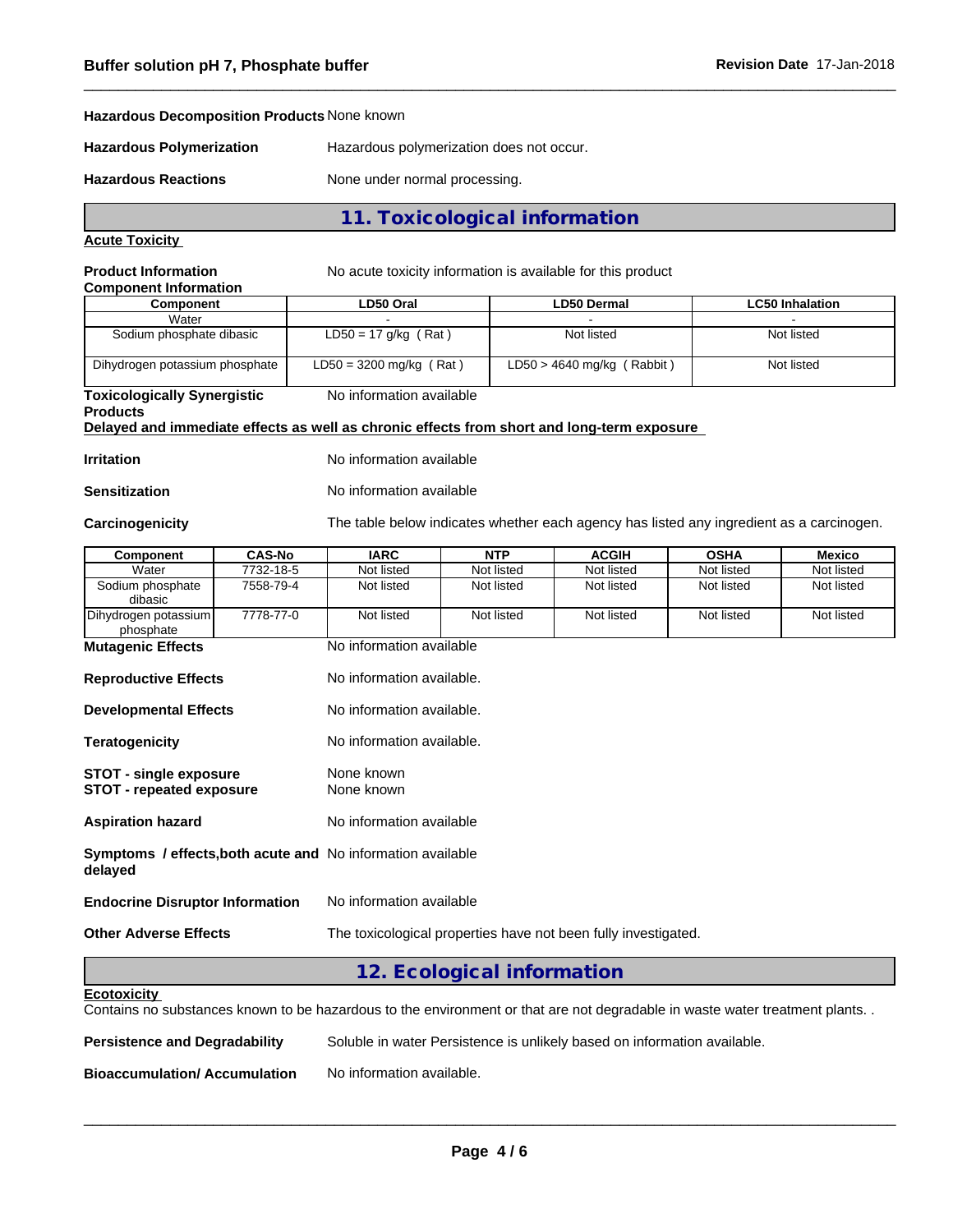**Mobility** Mobility **Mobility** Will likely be mobile in the environment due to its water solubility.

|                               | 13. Disposal considerations                                                                                                                                                                                                                                           |
|-------------------------------|-----------------------------------------------------------------------------------------------------------------------------------------------------------------------------------------------------------------------------------------------------------------------|
| <b>Waste Disposal Methods</b> | Chemical waste generators must determine whether a discarded chemical is classified as a<br>hazardous waste. Chemical waste generators must also consult local, regional, and<br>national hazardous waste regulations to ensure complete and accurate classification. |
|                               | 14. Transport information                                                                                                                                                                                                                                             |
| <u>DOT</u>                    | Not regulated                                                                                                                                                                                                                                                         |
| TDG                           | Not regulated                                                                                                                                                                                                                                                         |
| <b>IATA</b>                   | Not regulated                                                                                                                                                                                                                                                         |
| <b>IMDG/IMO</b>               | Not regulated                                                                                                                                                                                                                                                         |

**15. Regulatory information**

## **United States of America Inventory**

| Component                      | CAS-No    | <b>TSCA</b> | <b>TSCA Inventory notification -</b><br><b>Active/Inactive</b> | <b>TSCA - EPA Regulatory</b><br><b>Flags</b> |
|--------------------------------|-----------|-------------|----------------------------------------------------------------|----------------------------------------------|
| Water                          | 7732-18-5 |             | ACTIVE                                                         |                                              |
| Sodium phosphate dibasic       | 7558-79-4 |             | ACTIVE                                                         |                                              |
| Dihydrogen potassium phosphate | 7778-77-0 |             | <b>ACTIVE</b>                                                  |                                              |

#### **Legend:**

**TSCA** - Toxic Substances Control Act, (40 CFR Part 710)

X - Listed

'-' - Not Listed

**TSCA 12(b)** - Notices of Export Not applicable

### **International Inventories**

Canada (DSL/NDSL), Europe (EINECS/ELINCS/NLP), Philippines (PICCS), Japan (ENCS), Australia (AICS), China (IECSC), Korea (ECL).

| Component                      | <b>CAS-No</b> | <b>DSL</b> | <b>NDSL</b> | <b>EINECS</b>     | <b>PICCS</b> | <b>ENCS</b> | <b>AICS</b> | <b>IECSC</b> | KECL     |
|--------------------------------|---------------|------------|-------------|-------------------|--------------|-------------|-------------|--------------|----------|
| Water                          | 7732-18-5     |            |             | 231-791-2         |              |             |             |              | KE-35400 |
| Sodium phosphate dibasic       | 7558-79-4     |            |             | $ 231 - 448 - 7 $ |              |             |             |              | KE-12344 |
| Dihydrogen potassium phosphate | 7778-77-0     |            |             | 231-913-4         |              |             |             |              | KE-28622 |

#### **U.S. Federal Regulations**

**SARA 313** Not applicable

**SARA 311/312 Hazard Categories** See section 2 for more information

## **CWA** (Clean Water Act)

| Component                    | ∩W∆<br>- Hazardous<br><b>Substances</b> | CWA<br>Reportable<br>Quantities | <b>CWA</b><br>: Pollutants<br><b>Toxic</b> | . - Priority Pollutantsl<br><b>ICWA</b> |
|------------------------------|-----------------------------------------|---------------------------------|--------------------------------------------|-----------------------------------------|
| <br>Sodium phosphate dibasic |                                         | 5000 lb                         |                                            |                                         |

#### **Clean Air Act** Not applicable

**OSHA** - Occupational Safety and Health Administration Not applicable

**CERCLA** This material, as supplied, contains one or more substances regulated as a hazardous substance under the Comprehensive Environmental Response Compensation and Liability Act (CERCLA) (40 CFR 302)